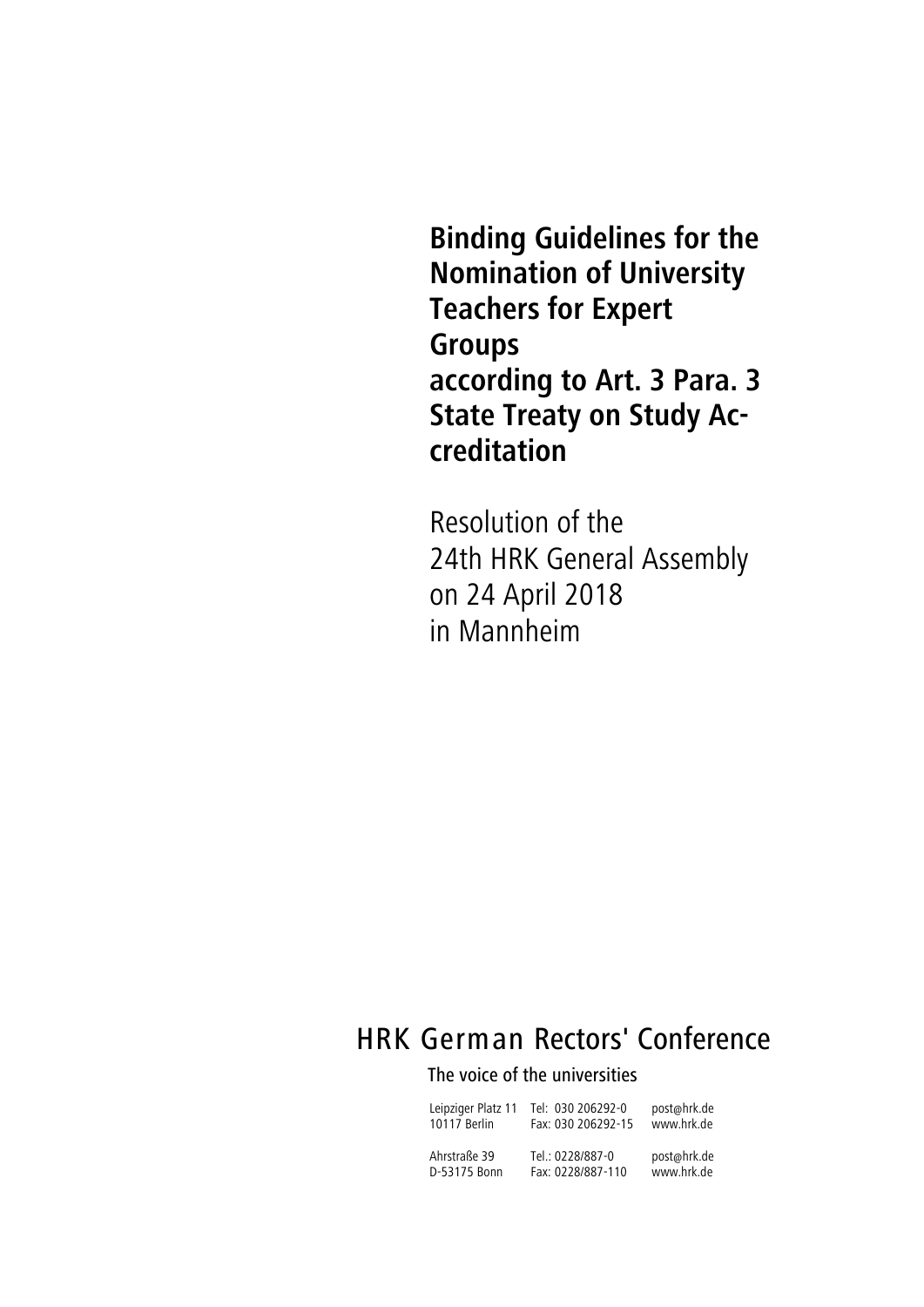## **Programme accreditation <sup>1</sup>**

#### **1. Process of designation**



The agency proposes a group of reviewers for the procedure, drawing on its existing pool of reviewers if necessary. It obtains further indications of suitable persons through enquiries with the Länder Rectors' Conferences, the academic societies, the Faculty Societies and Department Days, higher education networks in the area of study and teaching or the Standing Commission for Teaching and Learning of the German Rectors' Conference.

The right to select reviewers lies solely with the agency. The agency is responsible for ensuring that the reviewers are selected in a way that is appropriate to the scientific community, e.g. by setting up an appropriately staffed internal committee.

<sup>1</sup> This also includes such alternative accreditation procedures that are comparable to the programme accreditation procedure if the university carries them out with the support of an agency.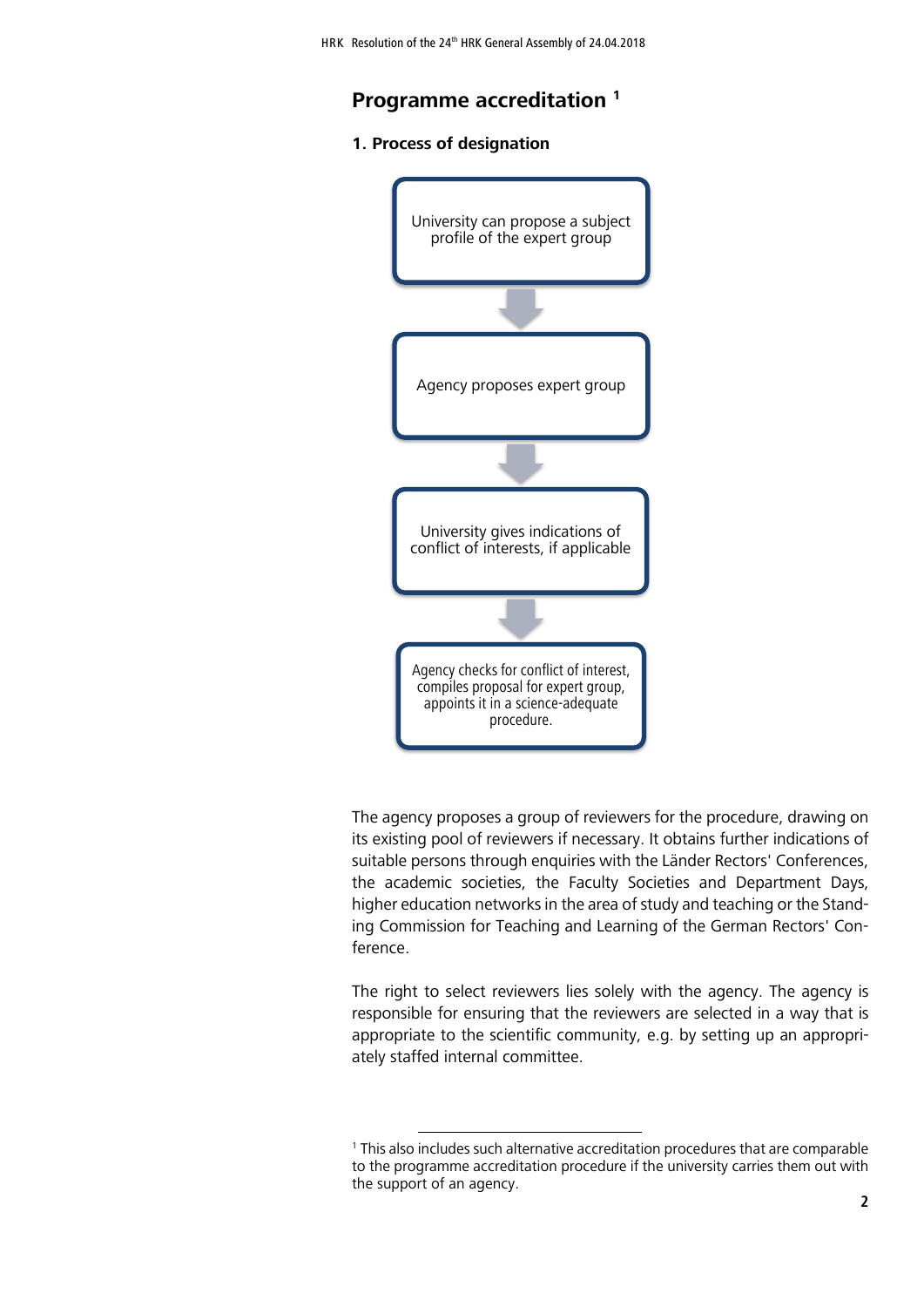#### **2. Selection criteria for university teachers**

The representatives of science must have the competence to be able to assess study programmes from an academic/scientific point of view. It should be noted that they

- 1. are actively involved in the academic community of their subject and therefore have expertise in the field of the degree programme to be accredited and, if possible, also in related fields;
- 2. have experience in the development, organisation, implementation and monitoring of study programmes;
- 3. engage in the further development of university teaching;
- 4. if possible, are able to demonstrate promotion of teaching beyond their own sphere of influence;
- 5. have experience with the type of university where the programme is offered;
- 6. have already participated in accreditation procedures (experienced experts / newcomers);
- 7. ensure broad representation of the discipline;
- 8. represent the diversity of university teachers (age, regional distribution, international representatives, gender, etc.).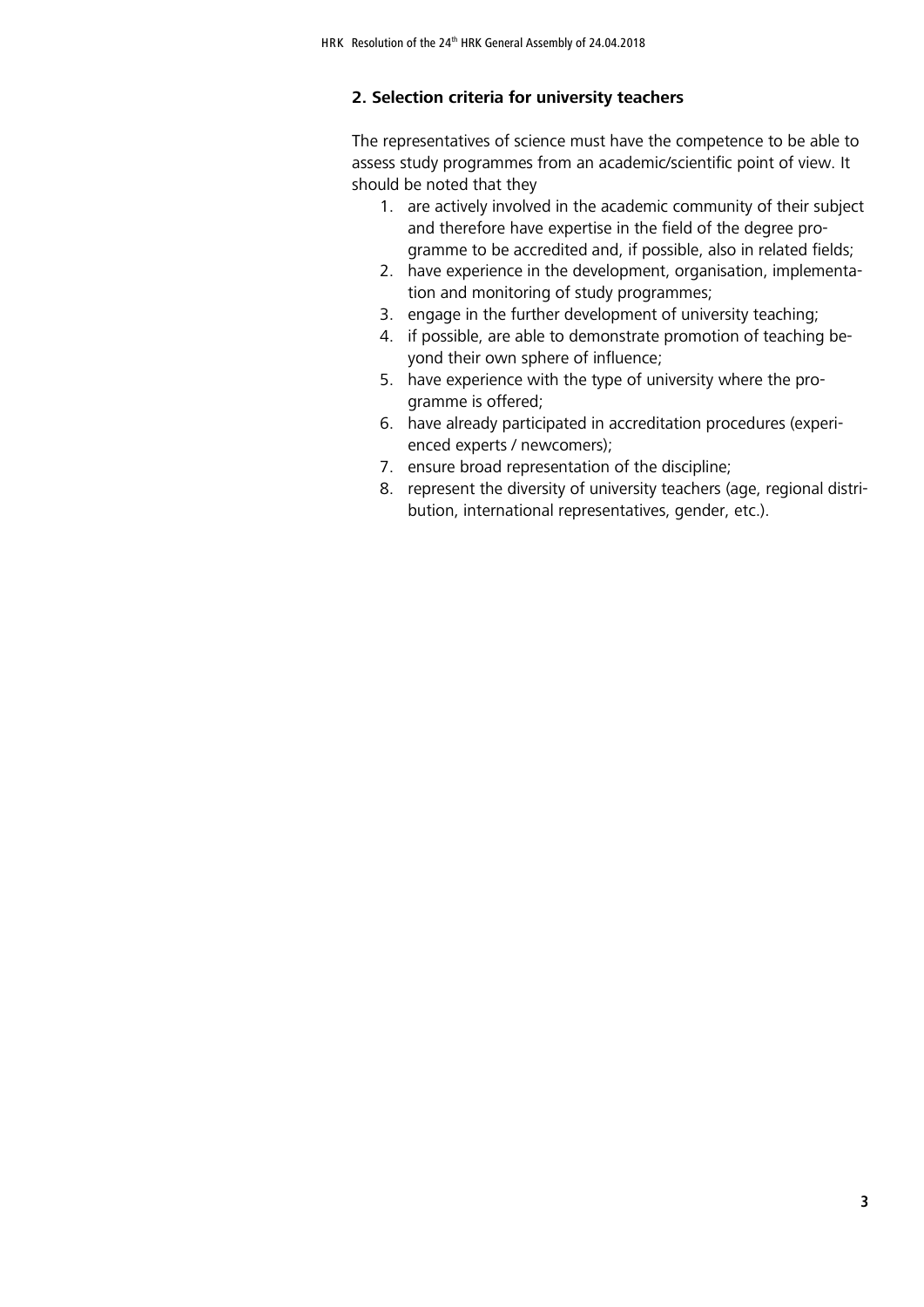### **System accreditation<sup>2</sup>**

#### **1. Process of designation**



The agency proposes a group of reviewers for the procedure, drawing on its existing pool of reviewers if necessary. It obtains further indications of suitable persons through enquiries with the Länder Rectors' Conferences, the academic societies, the Faculty Societies, higher education networks in the area of study and teaching or the Standing Commission for Teaching and Learning of the German Rectors' Conference.

The right to select reviewers lies solely with the agency. The agency is responsible for ensuring that the reviewers are selected in a way that is appropriate to the scientific community, e.g. by setting up an appropriately staffed internal committee.

 $2$ This also includes such alternative accreditation procedures that are comparable to the system accreditation procedure if the university carries them out with the support of an agency.